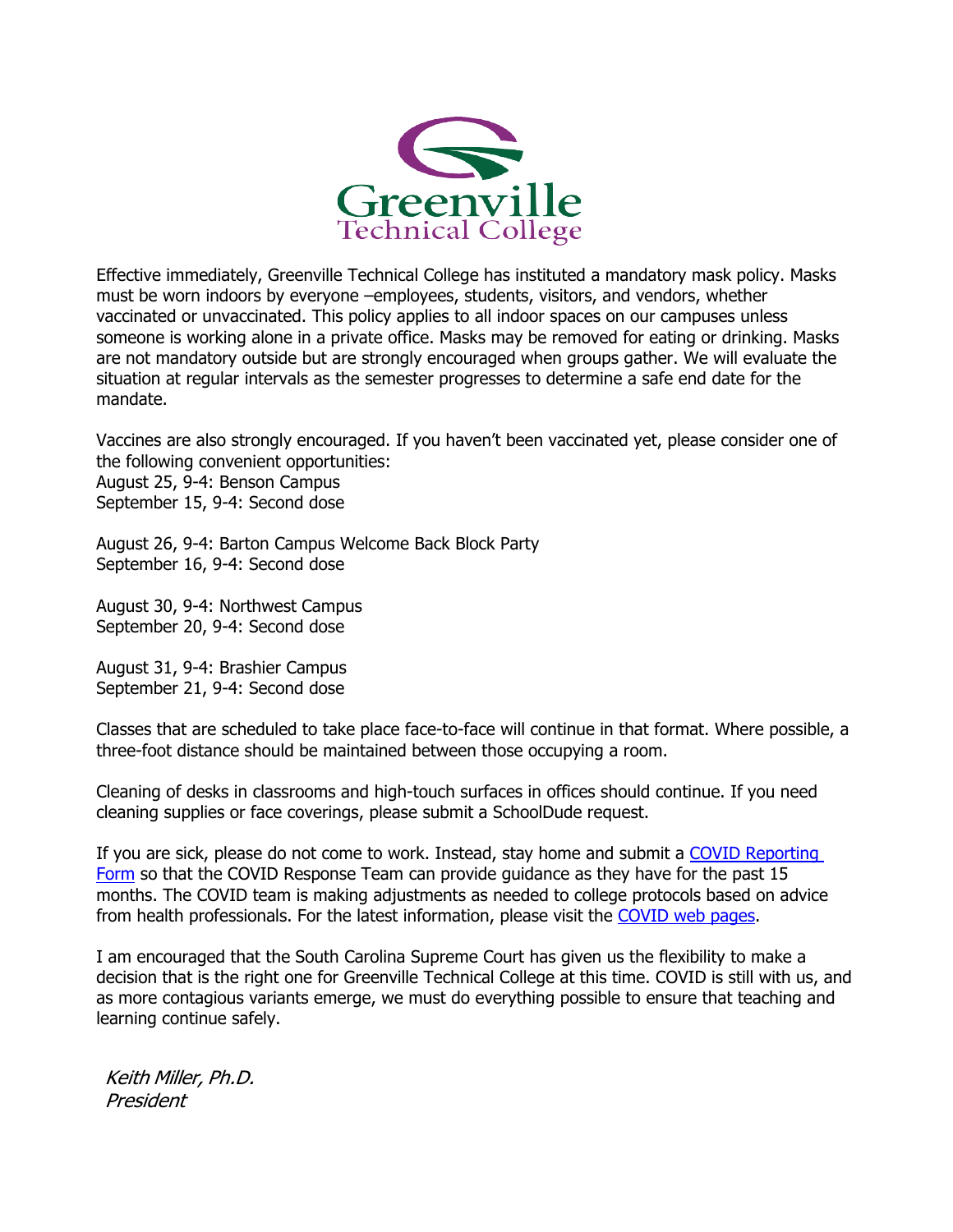# **Health and Safety**

#### **Health Checklist**

It's important to use the daily health checklist consistently before coming to campus. If you are experiencing any symptoms, please do not report to work. Instead, contact your supervisor and submit a COVID reporting form, which immediately alerts Barbara Wilson and Meri Cantrell in Human Resources. Barbara or Meri will follow up with you to discuss your particular situation, providing guidance on next steps.



#### **Greenville Technical College Daily Health Screening Checklist**

Please review these questions each day before coming to work.

- 1. Have you been diagnosed with COVID-19?
- 2. Have you lived with or been in close contact with someone for 15 minutes or more at a distance of six feet or less who has been quarantined or isolated due to suspicion or diagnosis of COVID-19?
- 3. Are you experiencing one or more of the following symptoms:
	- \_\_ Fever
	- \_\_ Shortness of breath or difficulty breathing
	- \_\_ Loss of sense of smell or taste
	- New or worsening cough
- 4. Are you experiencing two or more of the following symptoms:
	- \_\_ Sore throat
	- \_\_ Muscle or body aches
	- \_\_ Chills/shaking
	- \_\_ Fatigue
	- \_\_ Headache
	- \_\_ Congestion or runny nose
	- \_\_ Diarrhea
	- Nausea or vomiting

**If you answered yes to any of the questions above, please do not report to work AND If you are experiencing symptoms or are symptomatic and awaiting test results, you should not come to work on campus**. Contact your supervisor and report your situation on the [COVID-19](https://forms.office.com/Pages/ResponsePage.aspx?id=4C36jYYlZUuonZToHq7YpGH9z3xfHX5Muciw23DO93hUQ0VMVjBKRlJMN0lUVDFaUldVV0E4MzdZSC4u)  [Reporting Form.](https://forms.office.com/Pages/ResponsePage.aspx?id=4C36jYYlZUuonZToHq7YpGH9z3xfHX5Muciw23DO93hUQ0VMVjBKRlJMN0lUVDFaUldVV0E4MzdZSC4u) A member of the COVID-19 Response Team will provide guidance. If you become ill with any of the symptoms mentioned above while at work, immediately remove yourself from the work environment, contact your supervisor, and report your situation using the COVID-19 Reporting Form. If you have questions, please contact Human Resources: Barbara Wilson at (864)236-6655 or Meri Cantrell at (864) 250-8704.

The college continues to act in good faith to fulfill its obligation to protect, to the extent possible, members of the GTC community from COVID-19. The information collected on this form will be used to help the college address your needs and prevent the spread of COVID-19. State and federal law and college policy prohibit discrimination based on age, disability, genetics, race, color, national origin, sex, gender, religion, sexual orientation, protected veteran status, pregnancy, childbirth, or medical conditions related to pregnancy or childbirth. If you believe you have been a victim of unlawful discrimination because of information you provided on this form, you may contact Human Resources.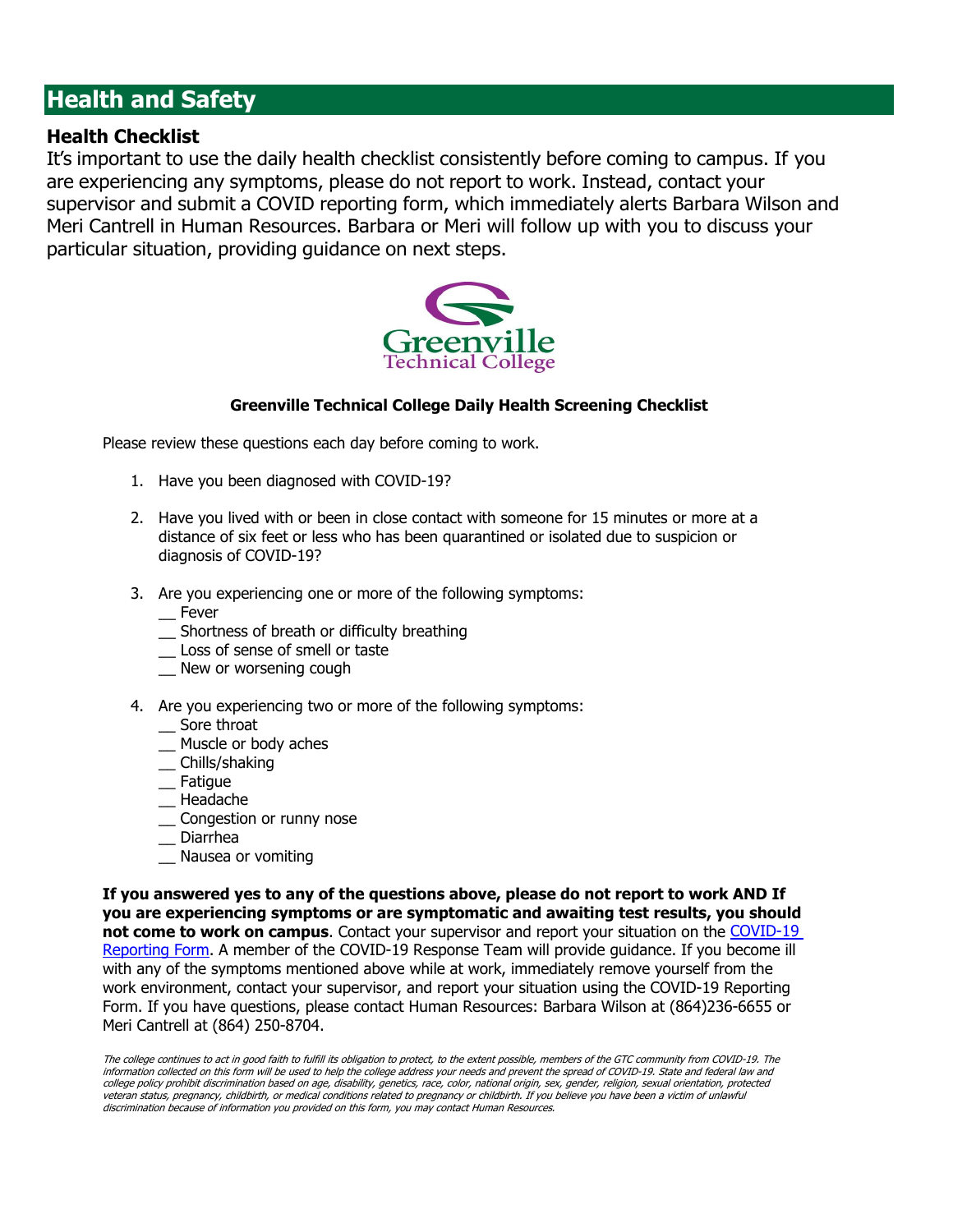### **Handwashing**

Wash your hands frequently with soap and water for at least 20 seconds (the length of time it takes to sing the happy birthday song twice). According to the CDC, it's especially important to wash before eating or preparing food, before touching your face, after using the restroom, after handling a mask, and after blowing your nose, coughing, or sneezing. When you're unable to wash your hands, use the hand sanitizer provided. Need a refill? Make your request through SchoolDude.

# **Cleaning and disinfecting**

All facilities are undergoing enhanced cleaning, focusing on high frequency touchpoints, vending areas, and common areas. College restrooms are being cleaned more frequently than usual as well. You should supplement these efforts by cleaning your own workstation and high touch areas in your office space.

Prisma doctors have assured us that most transmission of the disease takes place from one set of lungs to another. While airborne transmission through a ducted HVAC system may be possible, the systems and filters we use combine with the strong measures we have put into place to create a safe environment.



### **Cleaning in the classroom**

Each classroom is equipped with a cleaning kit, placed at the instructor station. The kit includes a spray bottle of disinfectant, a cloth, vinyl gloves, and laminated instructions. Please watch a short video on cleaning the classroom, found on the COVID page of the website, before you handle this duty. You will put on disposable gloves, fold the cleaning cloth

provided, spray disinfectant on the cloth until it is saturated, and wipe the surface completely. If the rag is used in a limited manner and can be refolded to expose a clean side, it may be used again. If not, it should be discarded. If your classroom requires additional supplies, notify your dean. These kits are being distributed to classrooms and learning areas as requested by academic areas.

# **Masks**

The CDC does not recommend face shields as a substitute for masks since they are not as effective in protecting individuals and those around them from respiratory droplets. Following these recommendations, the decision has been made to require that all Greenville Technical College employees wear masks rather than face shields when they are working and teaching on our campuses. The only exception for employees will be for those who submit medical documentation to HR. Thank you for adhering to this requirement as we work together to mitigate the spread of disease on our campuses.

# **Close contact**

Unvaccinated people can become infected by coming into close contact (about six feet or two arm lengths) with a person who has COVID-19 for at least 15 minutes when neither person is wearing a mask. You may also get it by touching a surface that has the virus on it, and then by touching your mouth, nose, or eyes. It is critical to wash hands frequently to avoid this contact transmission. It is also possible for breakthrough infections to occur with vaccinated people.

# **Quarantining vs. isolation**

A quarantine is used to separate people who are close contacts of someone with a contagious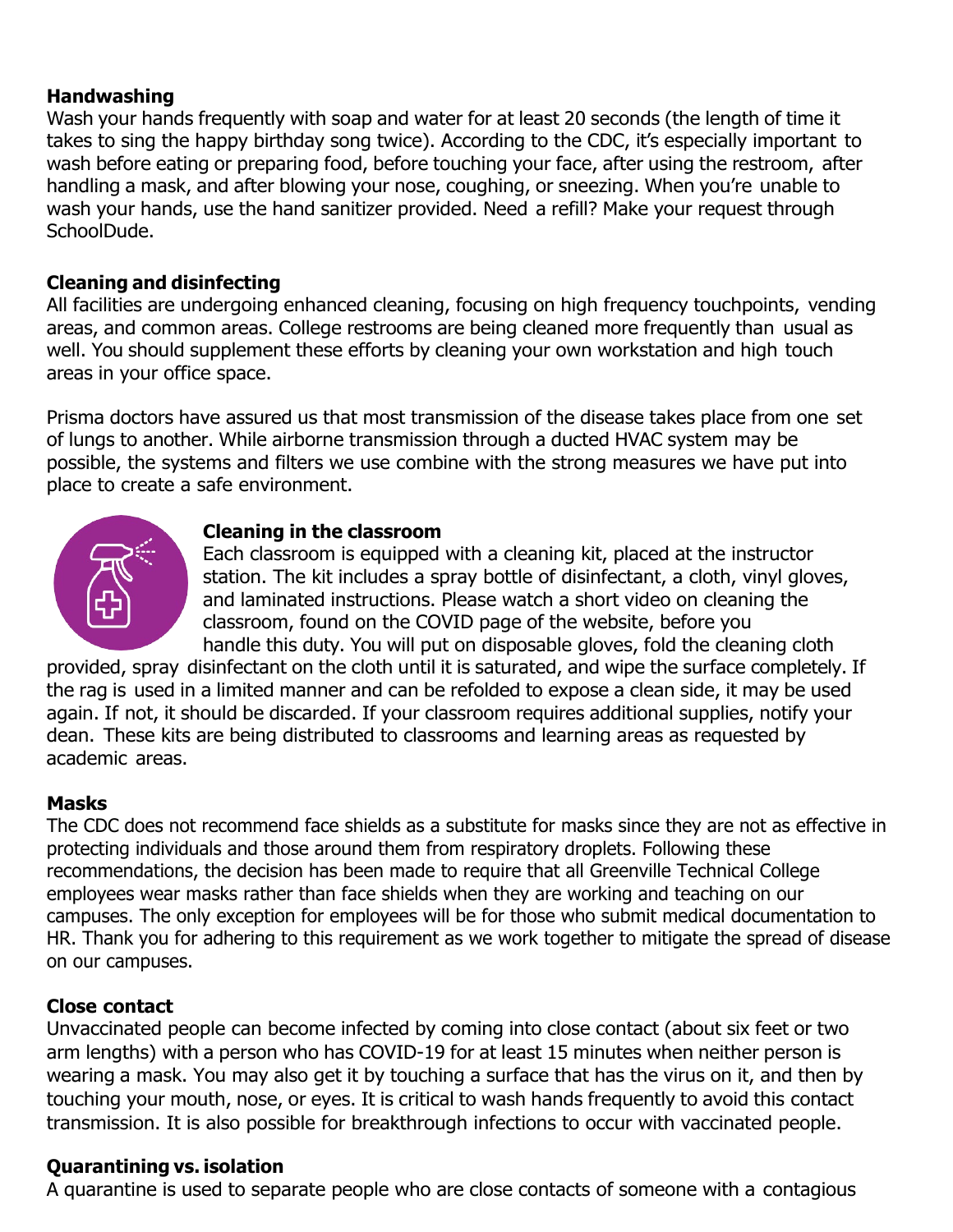disease, like COVID-19, from others for a period of time to see if they become sick. This is a method to prevent the spread of disease. When someone is quarantining, that person should stay home and avoid contact with other people until the quarantine period is over. For COVID-19, the quarantine period for an unvaccinated person is 14 days from the time of last exposure to the person with COVID-19. If the sick individual is a member of the same household and the close contact cannot avoid repeated exposure, the quarantine period will be the sick individual's quarantine period and yours. If it has been two or more weeks since you were fully vaccinated and you are not experiencing symptoms after a close contact, you may not be required to quarantine; however, each situation is different, so please complete a COVID Reporting Form for complete guidance.

Similar to quarantine, isolation is recommended for those who are sick with symptoms of COVID-19 and have tested positive or are awaiting the results of a test. As with quarantine, they must remain at home or the place they were told to isolate and avoid contact with other people until their isolation period is over. This includes those in their household as much as possible.

Generally, the isolation period for COVID-19 continues until each of these conditions is met: Respiratory symptoms (such as cough and shortness of breath) are better - AND –

- At least 10 days have passed since the illness onset  $-$  AND  $-$
- No fever for at least 24 hours without use of fever-reducing medication during that time.

### **Outside Groups/Events/Activities**

Outside groups are free to use GTC facilities. These groups will be asked to alert the college if anyone attending reports infection.

# **When COVID occurs on campus**

#### **Incident reporting**

If you have tested positive or are experiencing COVID-19 symptoms, you have been in close contact with someone who tested positive or is symptomatic, or you have been around someone who experienced symptoms two or more days later, please submit a COVID-19 reporting form. The COVID Response Team monitors form submissions Monday through Friday, responding to weekend submissions on Monday morning.

When a form is submitted, an investigator follows up to determine what the situation entails and whether anyone else may be affected. From there, DHEC may be notified, the classroom or work area may be relocated, cleaning and disinfection may take place, surrounding individuals may be notified, and supervisors and vice presidents may be briefed, as circumstances dictate. Employee cases are handled by Human Resources, student cases are handled by Learning and Workforce Development and Student Services, and Child Development Center cases are handled by the CDC director. All information is confidential.

If your situation requires immediate attention (such as a student or staff member showing up to class or work with obvious symptoms), please complete the COVID Reporting Form or call 250- 8000 and the Customer Care team will put you in touch with a member of the COVID Response Team right away for help with how to proceed.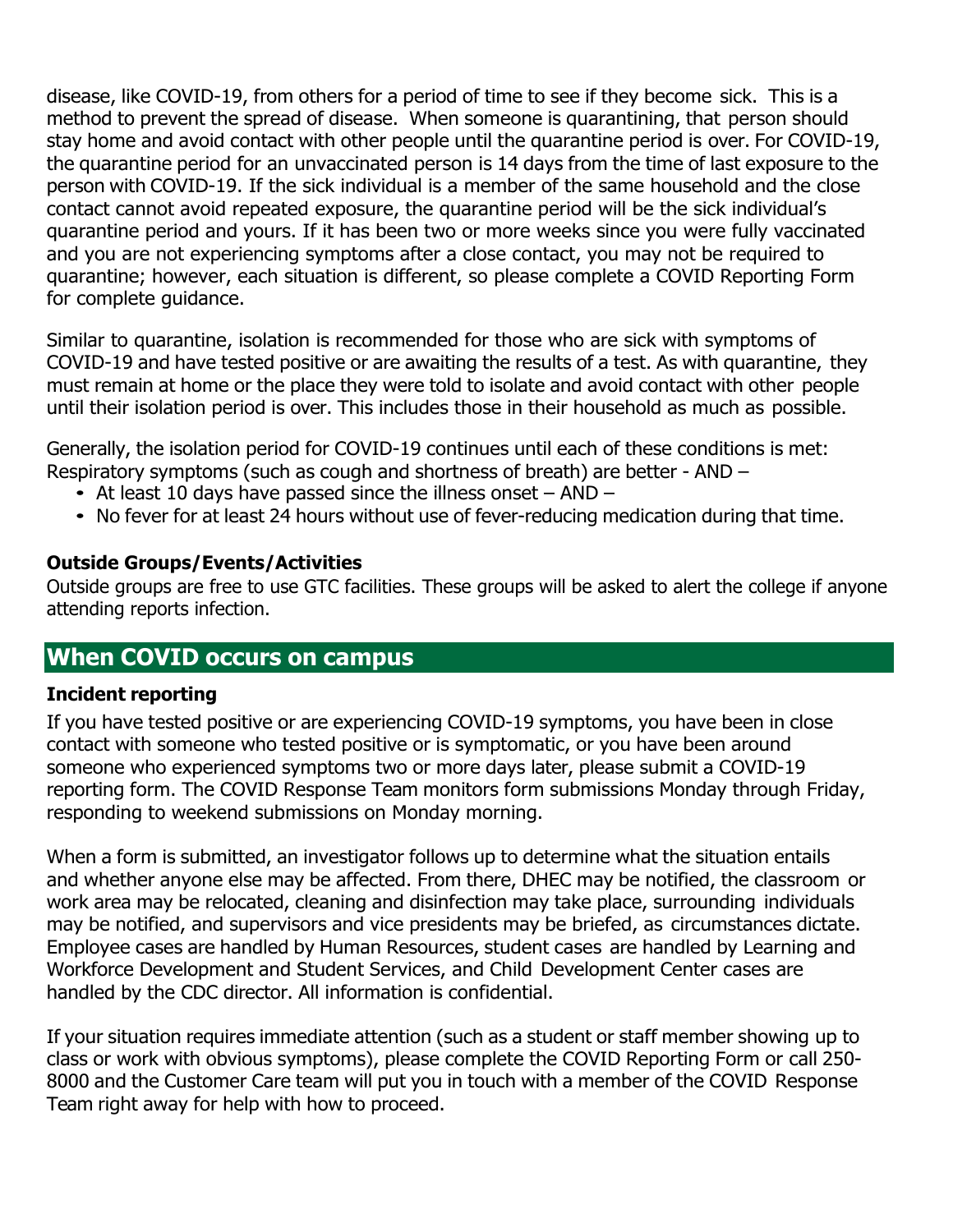

# **Classroom and office disinfection**

Electrostatic sprayers are used to disinfect spaces when a COVID-19 investigation reveals that an infected person has been in an office, classroom, or area. Per DHEC guidelines, the room is kept vacant for a minimum of 24 hours to allow virus particles to settle. Then the electrostatic

sprayers work by charging the liquid disinfectant as it passes through the sprayer nozzle. This generates charged droplets that repel one another and actively seek out surfaces, which they stick to and even wrap around to coat all sides. While the room is out of commission, a sign is placed on the door indicating that the room should not be used.

# **Visitors**

Masks are required for vaccinated and unvaccinated visitors. Visitors are asked to monitor their health each morning, to practice good hand washing hygiene, and to take other common-sense precautions. Outside entities that maintain offices on our campuses are also asked to ensure that those they invite to campus follow the same guidelines to ensure the health and well-being of everyone who spends time in our facilities.

# **Thresholds**

The COVID Response Team continues to actively monitor virus levels and will recommend appropriate steps if needed. DHEC has advised us that an outbreak would consist of 10 percent or more of the total student enrollment/employee base being absent or sent home on a given day for COVID-19 reasons OR 20 percent of the student enrollment/employee base being absent or sent home on a given day for COVID-19 reasons from a specific classroom, lab, or department.

The COVID Response Team works within the scope needed to contain the virus. If a specific classroom, office, or area is affected, the space is closed and disinfected. If a specific building were affected, the building would be closed for disinfection, and there may be no need to close an entire campus.

# **Academics**

# **Credit and EDCT classes**

The college is offering all course delivery options to allow students to choose whatever option is most convenient and comfortable while they work to meet their personal academic goals. The mix of classes is face-to-face, online, and blended/hybrid classes that combine face-to- face with online learning.

Instructors will wipe down each desk and computer used in between classes or before leaving the classroom. In addition, faculty members will ensure that all tools used or shared by students are wiped down after each individual usage.

# **Questions and Concerns**

# **Human Resources**

Human Resources is ready to assist if you have questions and concerns about returning to work. First, take a look at many common questions and answers on the COVID web page. You'll find